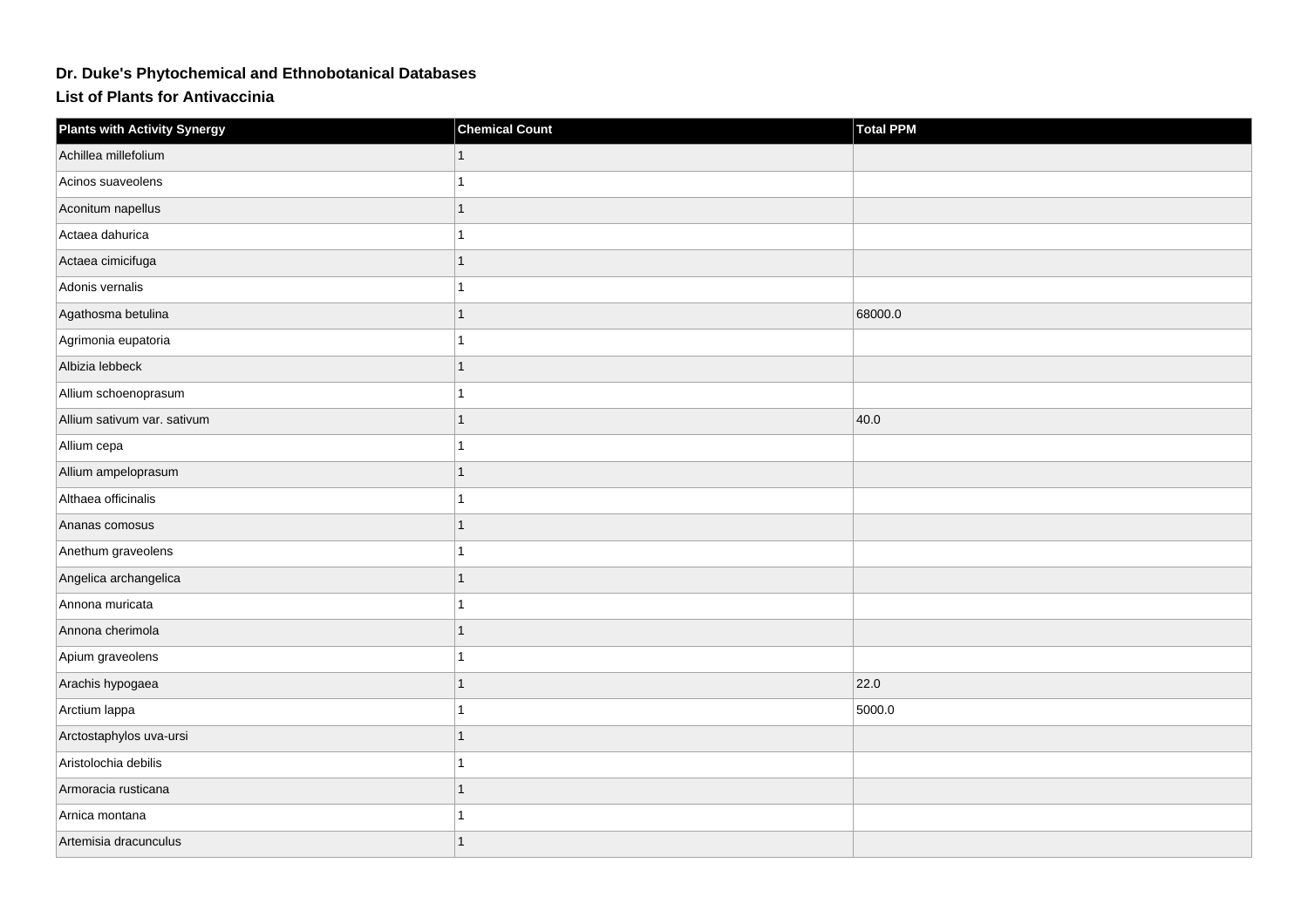| <b>Plants with Activity Synergy</b> | <b>Chemical Count</b> | Total PPM |
|-------------------------------------|-----------------------|-----------|
| Artemisia capillaris                | 1                     |           |
| Artemisia abrotanum                 | 1                     |           |
| Asarum canadense                    | 1                     |           |
| Asimina triloba                     | $\overline{1}$        |           |
| Aspalathus linearis                 | 1                     |           |
| Astragalus membranaceus             | 1                     |           |
| Avena sativa                        | 1                     |           |
| Ballota nigra                       | $\mathbf{1}$          |           |
| Barosma betulina                    | 1                     | 68000.0   |
| Berberis vulgaris                   | $\overline{1}$        |           |
| Beta vulgaris                       | 1                     |           |
| Brassica pekinensis                 | $\mathbf{1}$          | 22.0      |
| Brassica oleracea var. italica      | 1                     |           |
| Brassica oleracea var. gemmifera    | $\mathbf{1}$          | 68.0      |
| Brassica oleracea var. capitata I.  | 1                     | 154.0     |
| Brassica oleracea var. botrytis I.  | 1                     | 16.0      |
| Brassica nigra                      | 1                     |           |
| Calendula officinalis               | $\mathbf{1}$          |           |
| Camellia sinensis                   | $ 2\rangle$           | 281800.0  |
| Capsicum frutescens                 | $ 2\rangle$           | 64.0      |
| Capsicum annuum                     | $\overline{2}$        | 22.0      |
| Carica papaya                       | $\mathbf{1}$          |           |
| Carum carvi                         | 1                     |           |
| Castanea sativa                     | $\mathbf{1}$          |           |
| Catalpa bignonioides                | 1                     |           |
| Ceiba pentandra                     | 1                     |           |
| Centaurea cyanus                    | 1                     |           |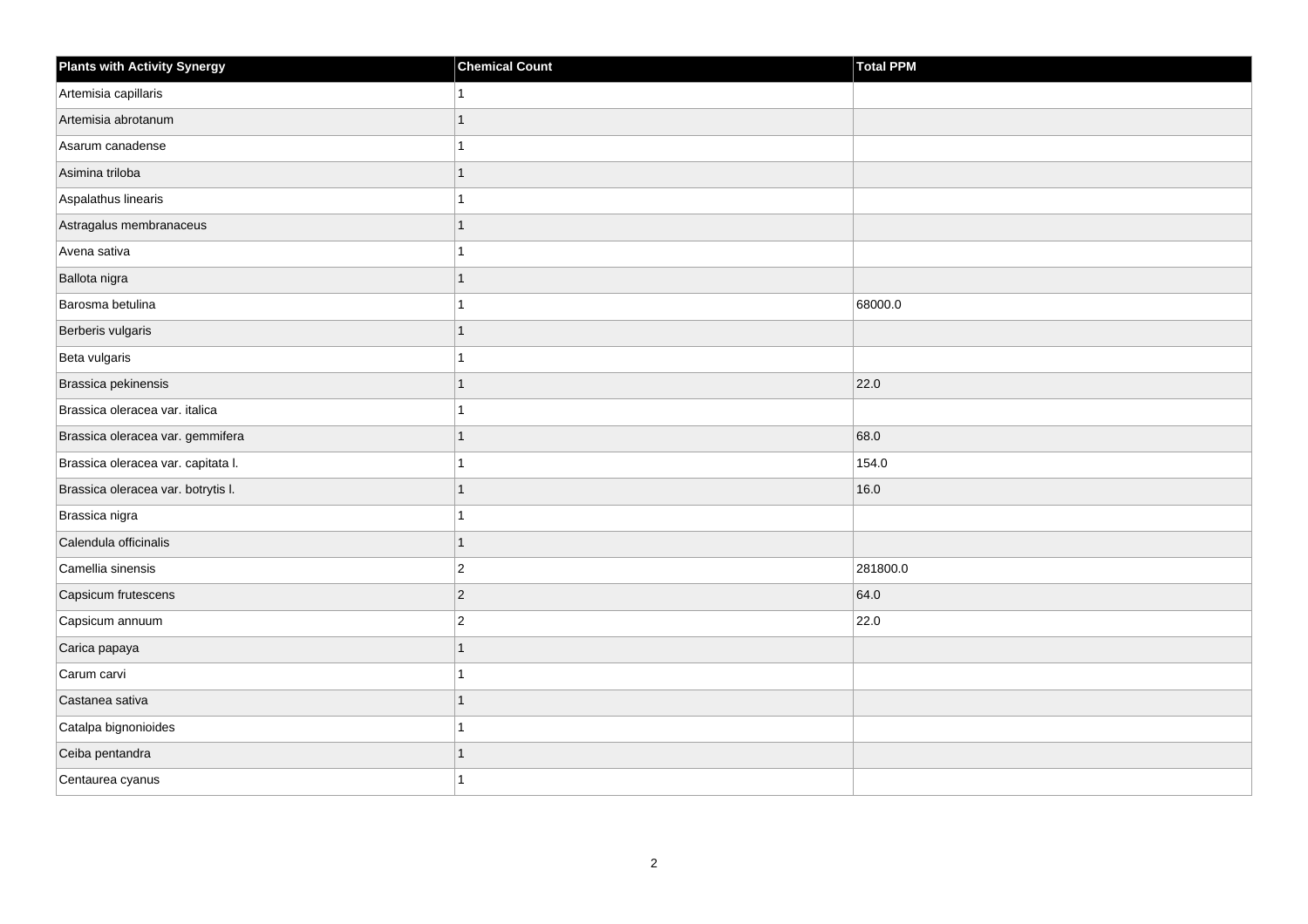| <b>Plants with Activity Synergy</b> | <b>Chemical Count</b> | Total PPM |
|-------------------------------------|-----------------------|-----------|
| Centaurium erythraea                |                       |           |
| Cephaelis ipecacuanha               |                       | 61500.0   |
| Cephalotaxus fortunei               |                       |           |
| Chamaemelum nobile                  |                       |           |
| Cichorium intybus                   |                       | 1534.0    |
| Cichorium endivia                   |                       |           |
| Cimicifuga dahurica                 |                       |           |
| Cinchona spp                        |                       |           |
| Cinchona pubescens                  |                       |           |
| Cinnamomum verum                    |                       |           |
| Cinnamomum camphora                 |                       |           |
| Citrullus lanatus                   |                       |           |
| Citrullus colocynthis               | 1                     |           |
| Citrus spp                          |                       |           |
| Citrus sinensis                     | $\overline{3}$        | 127236.6  |
| Citrus reticulata                   |                       |           |
| Citrus paradisi                     | 3                     | 160.0     |
| Citrus medica                       |                       |           |
| Citrus limon                        | $\overline{3}$        | 137770.0  |
| Citrus aurantium                    |                       | 5000.0    |
| Clematis vitalba                    |                       |           |
| Cnicus benedictus                   |                       |           |
| Coccinia grandis                    | 1                     |           |
| Coffea arabica                      | $\overline{2}$        | 64000.0   |
| Cola acuminata                      | $\overline{2}$        | 50000.0   |
| Coleus barbatus                     |                       |           |
| Conium maculatum                    |                       |           |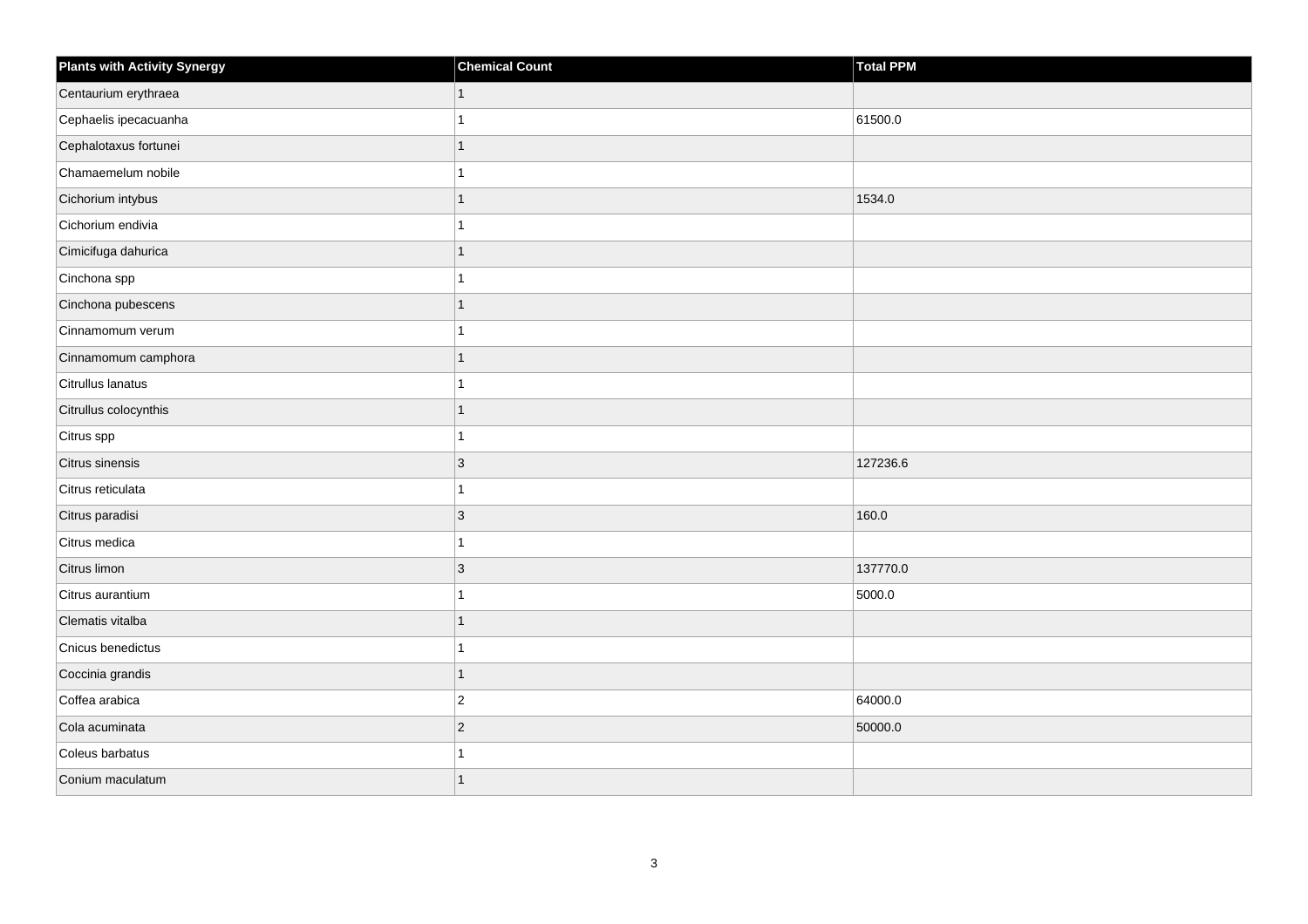| Plants with Activity Synergy | <b>Chemical Count</b> | Total PPM |
|------------------------------|-----------------------|-----------|
| Convallaria majalis          |                       |           |
| Conyza canadensis            | 1                     |           |
| Coriandrum sativum           |                       |           |
| Corylus americana            | 1                     |           |
| Crataegus rhipidophylla      |                       |           |
| Crataegus monogyna           | 1                     |           |
| Crataegus laevigata          | 4                     |           |
| Cucumis sativus              | 1                     |           |
| Cucumis melo                 |                       |           |
| Cucurbita pepo               | $\overline{1}$        |           |
| Curcuma longa                |                       | 10.0      |
| Cyamopsis tetragonoloba      | 1                     |           |
| Cynara cardunculus           | $\overline{c}$        |           |
| Daphne mezereum              | 1                     |           |
| Datura stramonium            |                       |           |
| Daucus carota                | $\overline{1}$        |           |
| Digitalis purpurea           |                       |           |
| Dipsacus fullonum            |                       |           |
| Dodonaea viscosa             | 1                     |           |
| Echinacea spp                | 1                     |           |
| Elaeagnus angustifolia       |                       |           |
| Elettaria cardamomum         | 1                     |           |
| Eleutherococcus senticosus   |                       |           |
| Equisetum hyemale            | 1                     |           |
| Equisetum arvense            | 1                     |           |
| Eriobotrya japonica          | 1                     |           |
| Erythroxylum coca            |                       |           |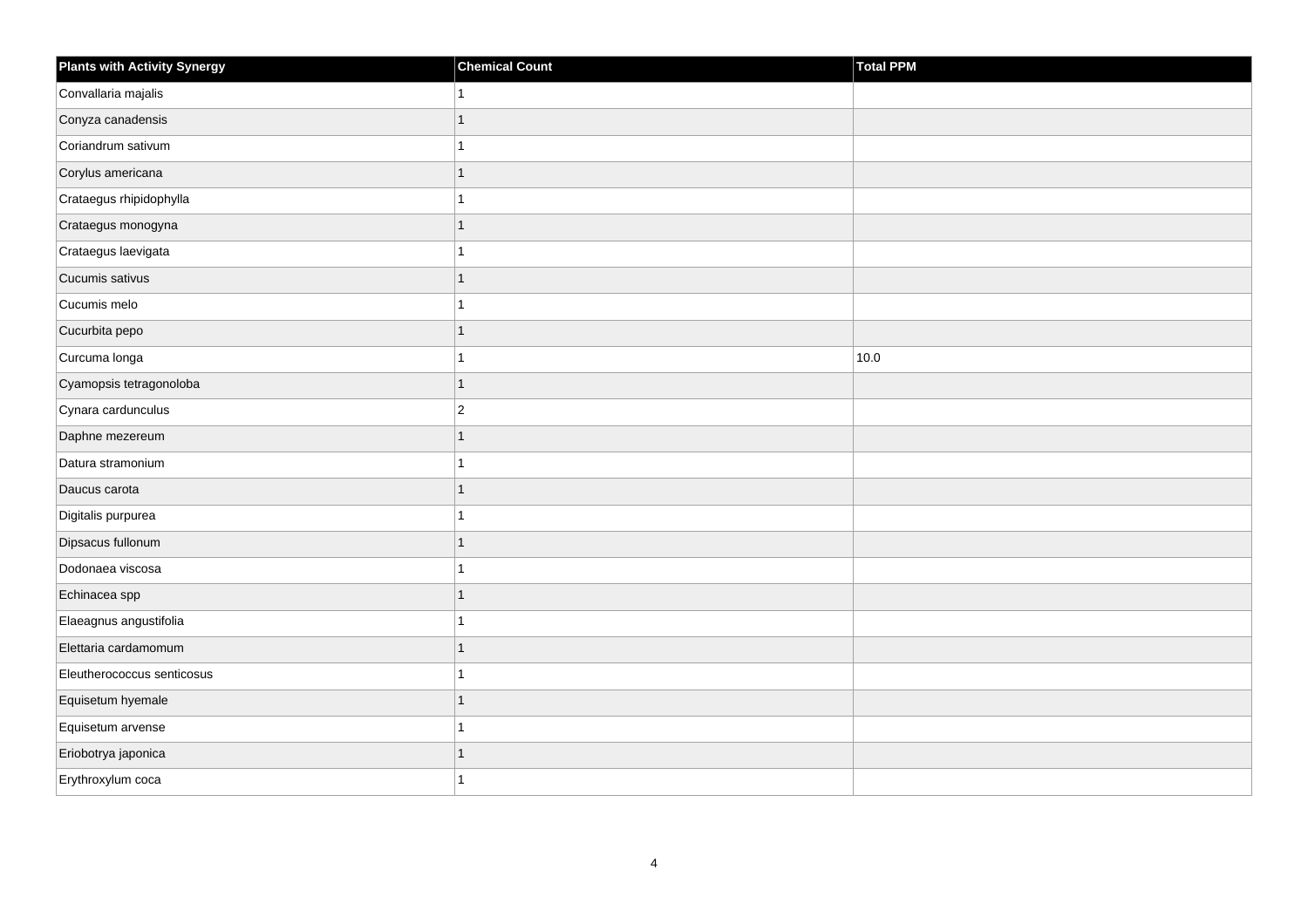| <b>Plants with Activity Synergy</b> | <b>Chemical Count</b> | Total PPM |
|-------------------------------------|-----------------------|-----------|
| Eucalyptus globulus                 | $\mathbf{1}$          |           |
| Euphorbia pulcherrima               |                       |           |
| Euphorbia hirta                     | 1                     |           |
| Euphrasia officinalis               | 1                     |           |
| Fagopyrum esculentum                | 1                     |           |
| Ficus carica                        | 1                     |           |
| Firmiana simplex                    | 1                     |           |
| Foeniculum vulgare                  | 1                     |           |
| Fragaria spp                        | 1                     | 68.0      |
| Gaultheria procumbens               | 1                     |           |
| Genipa americana                    | 1                     |           |
| Gentiana lutea                      | 1                     |           |
| Glechoma hederacea                  | 1                     |           |
| Glycine max                         | 1                     | 8.0       |
| Glycyrrhiza uralensis               | $\vert$ 2             |           |
| Glycyrrhiza glabra                  | $\vert$ 2             | 44800.0   |
| Guazuma ulmifolia                   | 1                     |           |
| Harpagophytum procumbens            | 1                     |           |
| Hedera helix                        | 1                     |           |
| Helianthus annuus                   | 1                     | 3608.0    |
| Helichrysum angustifolium           | 1                     |           |
| Hordeum vulgare                     | 1                     |           |
| Humulus lupulus                     | 1                     |           |
| Hypericum perforatum                | 1                     |           |
| Hyssopus officinalis                | $ 2\rangle$           |           |
| Ilex paraguariensis                 | 1                     | 40000.0   |
| Inonotus obliquus                   | 1                     |           |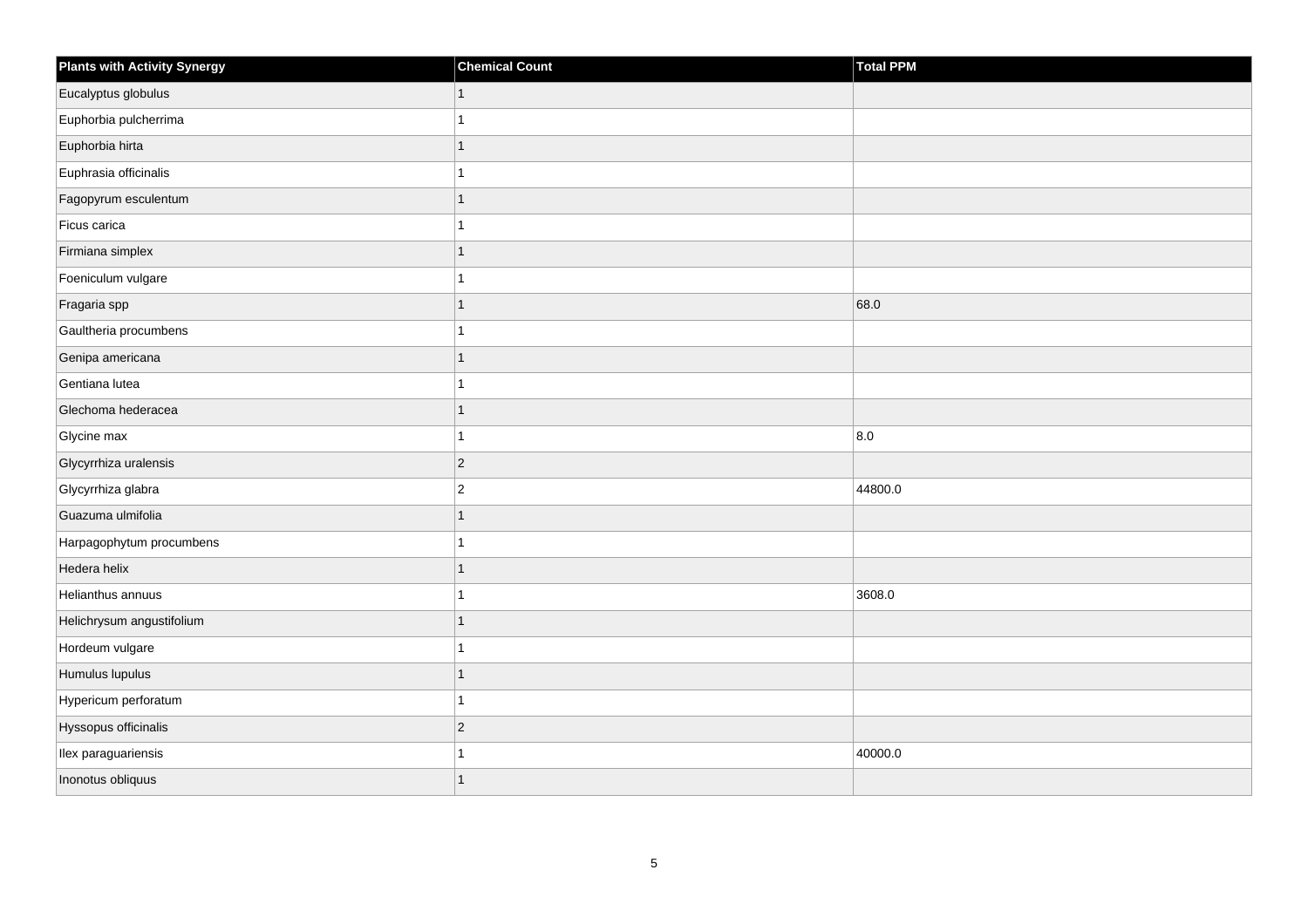| Plants with Activity Synergy | <b>Chemical Count</b> | <b>Total PPM</b> |
|------------------------------|-----------------------|------------------|
| Ipomoea purga                |                       | 80000.0          |
| Ipomoea batatas              |                       |                  |
| Juglans regia                |                       |                  |
| Juglans nigra                |                       |                  |
| Juniperus communis           |                       |                  |
| Kalanchoe pinnata            |                       |                  |
| Lactuca sativa               |                       |                  |
| Laurus nobilis               | 1                     |                  |
| Levisticum officinale        |                       |                  |
| Ligustrum japonicum          |                       |                  |
| Lycopersicon esculentum      |                       | 12.0             |
| Lycopodium clavatum          |                       |                  |
| Lycopus virginicus           |                       |                  |
| Lycopus europeus             |                       |                  |
| Magnolia officinalis         |                       |                  |
| Magnolia kobus               |                       |                  |
| Malus domestica              |                       | 2540.0           |
| Marrubium vulgare            |                       |                  |
| Matricaria recutita          |                       |                  |
| Medicago sativa              |                       |                  |
| Melia azedarach              |                       |                  |
| Melilotus officinalis        |                       |                  |
| Melissa officinalis          |                       |                  |
| Mentha x rotundifolia        |                       |                  |
| Mentha x piperita            |                       |                  |
| Mentha spicata               |                       |                  |
| Mentha sp                    |                       |                  |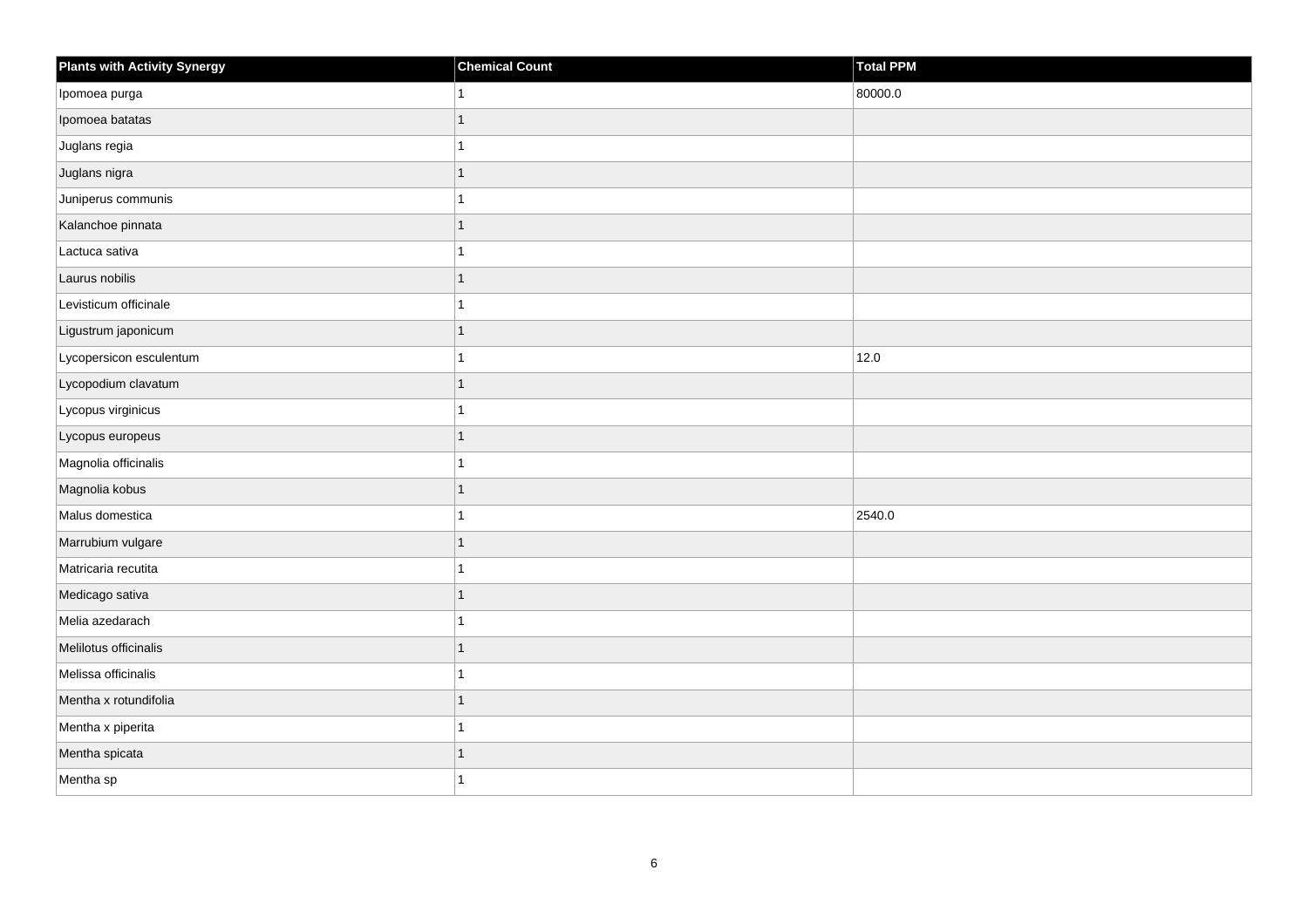| <b>Plants with Activity Synergy</b> | <b>Chemical Count</b> | Total PPM |
|-------------------------------------|-----------------------|-----------|
| Mentha pulegium                     | 1                     |           |
| Mentha longifolia                   |                       |           |
| Mentha arvensis var. piperascens    |                       |           |
| Menyanthes trifoliata               |                       |           |
| Moringa oleifera                    | 1                     |           |
| Morus alba                          |                       |           |
| Myristica fragrans                  | 1                     |           |
| Nicotiana tabacum                   |                       |           |
| Ocimum basilicum                    |                       | 38100.0   |
| Oenothera biennis                   |                       |           |
| Olea europaea                       | 1                     |           |
| Origanum vulgare                    |                       | 14120.0   |
| Origanum majorana                   | 1                     |           |
| Panax ginseng                       |                       |           |
| Papaver somniferum                  |                       |           |
| Paullinia yoko                      |                       | 54600.0   |
| Paullinia cupana                    |                       | 152000.0  |
| Perilla frutescens                  |                       |           |
| Persea americana                    | 1                     |           |
| Petroselinum crispum                |                       |           |
| Peucedanum ostruthium               | $\overline{2}$        |           |
| Phaseolus vulgaris                  | 1                     |           |
| Pimpinella anisum                   |                       |           |
| Pinus sylvestris                    |                       |           |
| Piper nigrum                        | $\overline{1}$        |           |
| Pisum sativum                       |                       |           |
| Plantago major                      |                       |           |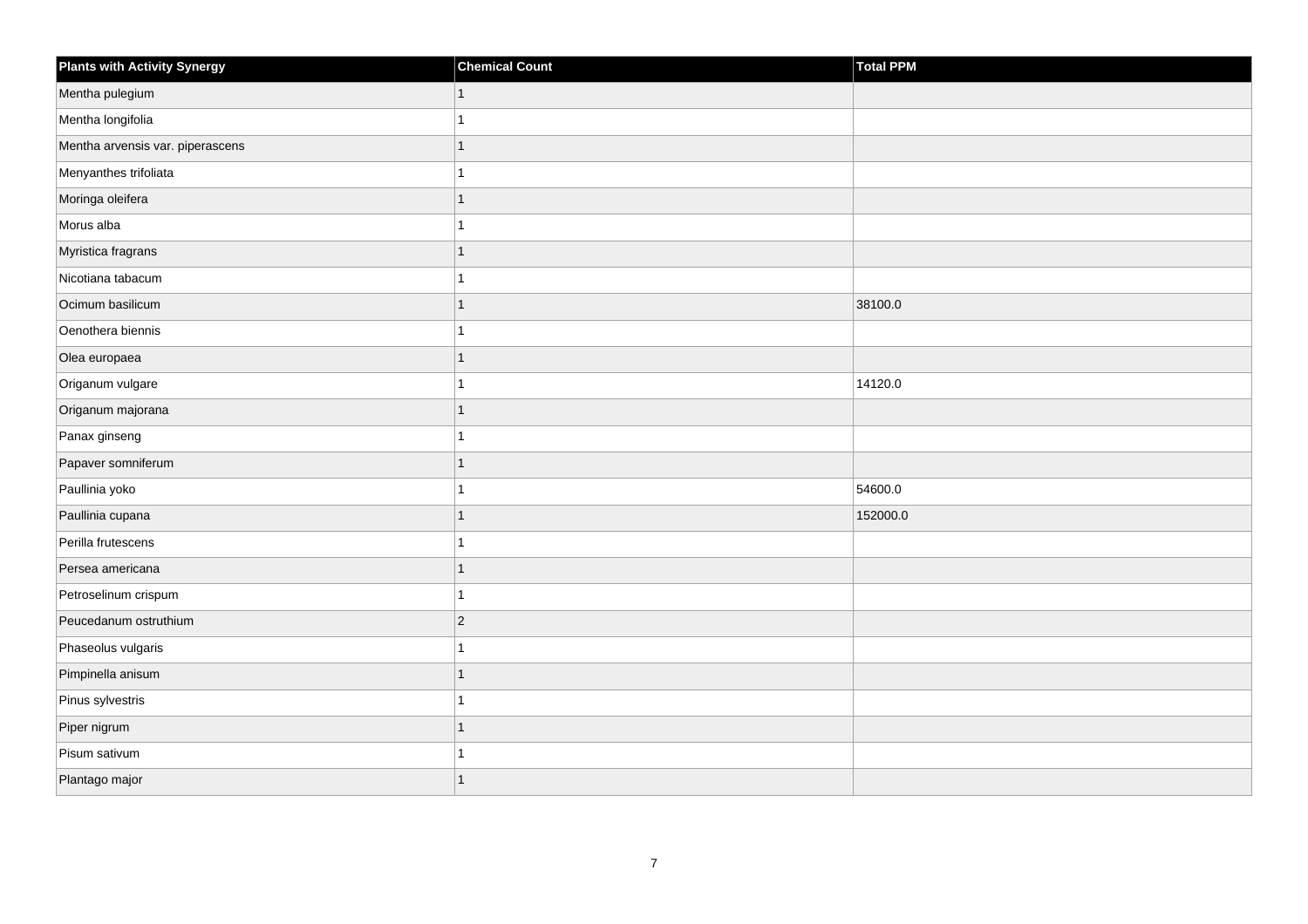| <b>Plants with Activity Synergy</b> | <b>Chemical Count</b> | Total PPM |
|-------------------------------------|-----------------------|-----------|
| Polypodium vulgare                  |                       |           |
| Portulaca oleracea                  | 1                     |           |
| Prunus spinosa                      |                       |           |
| Prunus serotina                     | 1                     |           |
| Prunus persica                      |                       |           |
| Prunus laurocerasus                 |                       |           |
| Prunus dulcis                       |                       |           |
| Prunus domestica                    | 1                     |           |
| Prunus cerasus                      |                       |           |
| Prunus armeniaca                    | 1                     |           |
| Pteridium aquilinum                 |                       |           |
| Punica granatum                     |                       |           |
| Pyrus communis                      |                       | 39400.0   |
| Raphanus sativus                    | 1                     | 182.0     |
| Rheum rhabarbarum                   |                       | 16.0      |
| Rheum officinale                    | 1                     |           |
| Rhododendron ponticum               |                       |           |
| Ribes nigrum                        |                       |           |
| Rosa canina                         | 1                     |           |
| Rosmarinus officinalis              | $\overline{2}$        |           |
| Rubus idaeus                        |                       |           |
| Salvia sp.                          | 1                     |           |
| Salvia officinalis                  |                       |           |
| Sambucus simpsonii                  |                       |           |
| Sambucus nigra                      | 1                     |           |
| Sanguisorba minor                   |                       |           |
| Santolina chamaecyparissus          |                       |           |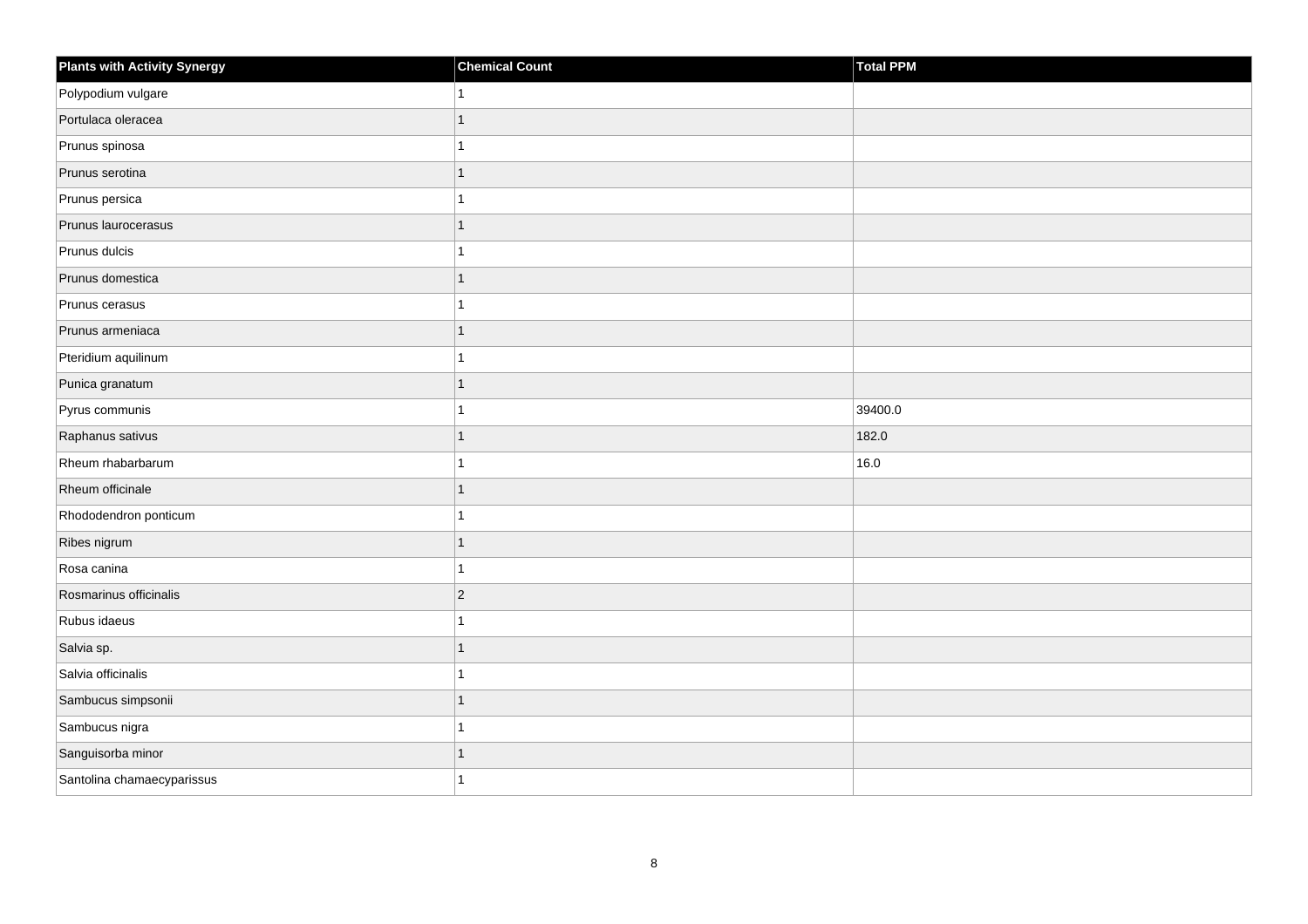| <b>Plants with Activity Synergy</b> | <b>Chemical Count</b> | Total PPM |
|-------------------------------------|-----------------------|-----------|
| Satureja montana                    |                       |           |
| Scopolia carniolica                 |                       |           |
| Senna obtusifolia                   |                       |           |
| Sesamum indicum                     |                       |           |
| Solanum tuberosum                   | 1                     | 1680.0    |
| Solanum torvum                      |                       |           |
| Solanum melongena                   |                       |           |
| Solidago virgaurea                  |                       |           |
| Solidago gigantea                   |                       |           |
| Sophora japonica                    |                       |           |
| Sorbus aucubaria                    | 1                     |           |
| Spartium junceum                    |                       |           |
| Spinacia oleracea                   | 1                     |           |
| Stachys officinalis                 |                       | 10000.0   |
| Stellaria media                     |                       |           |
| Symphytum officinale                |                       |           |
| Tagetes patula                      |                       |           |
| Tanacetum vulgare                   |                       |           |
| Taraxacum officinale                | 1                     |           |
| Taxus baccata                       |                       |           |
| Tecoma stans                        |                       |           |
| Terminalia ivorensis                |                       |           |
| Teucrium scorodonia                 |                       |           |
| Teucrium chamaedrys                 |                       |           |
| Theobroma cacao                     | $\overline{2}$        | 25800.0   |
| Theobroma bicolor                   |                       |           |
| Theobroma angustifolium             |                       |           |